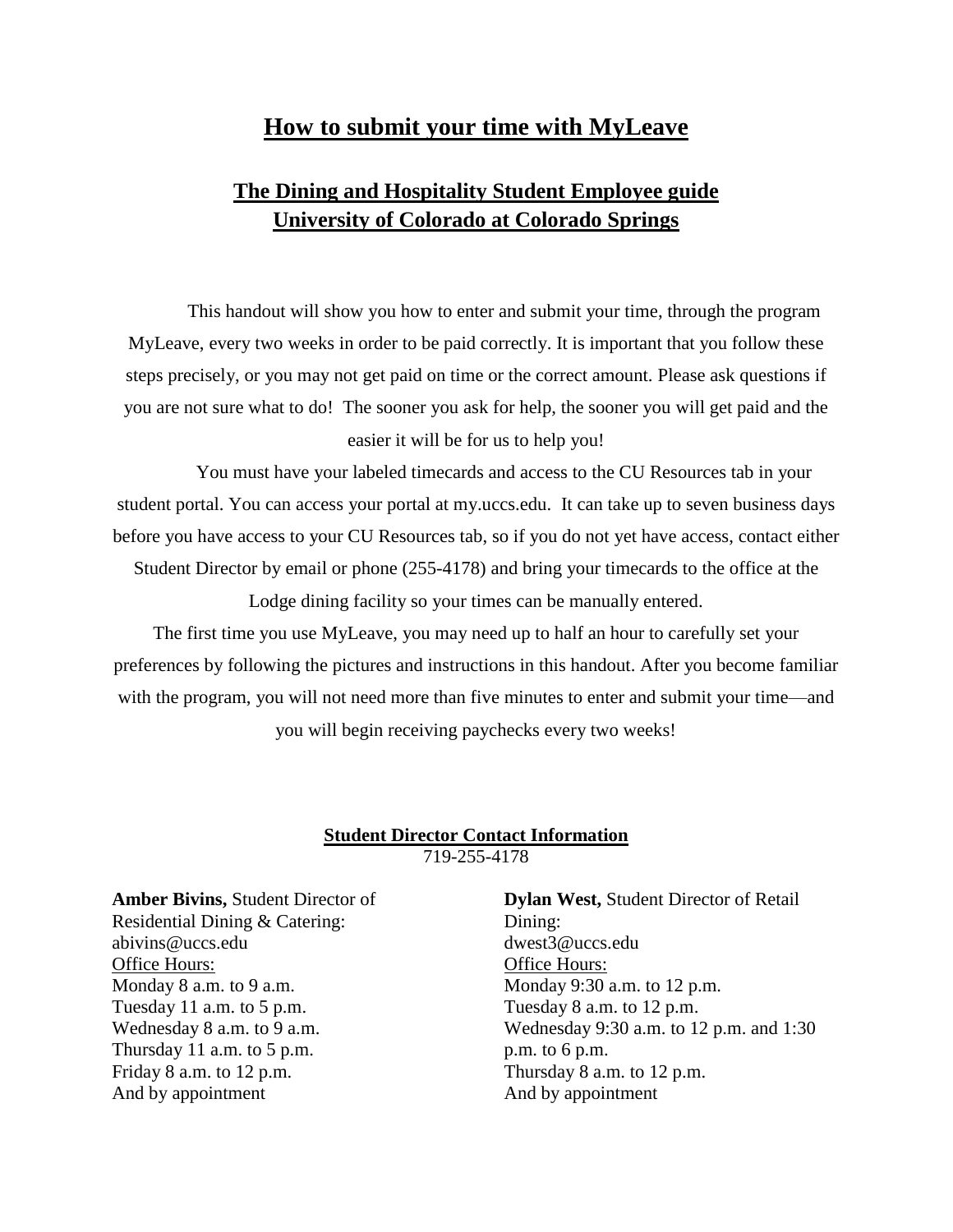#### **1. Setting your Preferences:**

Log into your student portal and click on the "CU Resources" tab. Click on the image of a calendar labeled "MyLeave." This is where you will enter any hours worked. This screenshot shows you what your preferences should look like. MyLeave will prompt you to set your preferences the first time you open the program.

| Holiday Schedule: UCCS Holiday Schedule         | Jasmine Nelson (280900) |        |                                                             |    |              |       |              | ◡            |              |                      |              |    |                         |    | of work                           |                      |              | <b>Enter your first day</b>    |                  |
|-------------------------------------------------|-------------------------|--------|-------------------------------------------------------------|----|--------------|-------|--------------|--------------|--------------|----------------------|--------------|----|-------------------------|----|-----------------------------------|----------------------|--------------|--------------------------------|------------------|
| Overtime/CompTime Eligible: Overtime            |                         |        |                                                             |    |              |       |              | ◡            |              |                      |              |    |                         |    |                                   |                      |              | MyLeave Start Date: 08/17/2015 |                  |
| <b>Default Work Days and Hours</b>              |                         |        |                                                             |    |              |       |              |              |              |                      |              |    |                         |    |                                   |                      |              |                                |                  |
| Weekly Schedule: Standard Week (Full/Part Time) |                         |        |                                                             |    |              |       |              | $\checkmark$ |              |                      |              |    |                         |    |                                   |                      |              |                                |                  |
| <b>Week Begin Day:</b>                          |                         | Sunday |                                                             | v  |              |       |              |              |              |                      |              |    |                         |    |                                   |                      |              |                                |                  |
|                                                 |                         |        |                                                             |    |              |       |              |              |              |                      |              |    |                         |    |                                   |                      |              | <b>Work</b>                    | Each day should  |
| Day                                             | <b>Work Day</b>         |        | Start Time Start Time Lunch Out Lunch Out Lunch In<br>(Hrs) |    | (Mins)       | (Hrs) |              |              | (Mins)       |                      | (Hrs)        |    | Lunch In<br>(Mins)      |    | <b>End Time End Time</b><br>(Hrs) |                      | (Mins)       | <b>Hours in</b><br>Day         | be selected and  |
| Sunday                                          | ✔                       | 00     | $\checkmark$                                                | 00 | ◡            | 00    | $\checkmark$ | 00           | ◡            | 00                   | ◡            | 00 | ◡                       | 23 | $\checkmark$                      | 45                   | $\checkmark$ | 23.75                          | every time       |
| Monday                                          | ✔                       | 00     | $\checkmark$                                                | 00 | Ÿ            | 00    | v            | 00           | ◡            | 00                   | $\checkmark$ | 00 | V                       | 23 | v                                 | 45                   | $\checkmark$ | 23.75                          | should be set to |
| Tuesday                                         | ✔                       | 00     | $\checkmark$                                                | 00 | Ÿ            | 00    | $\checkmark$ | 00           | $\checkmark$ | 00                   | $\checkmark$ | 00 | $\checkmark$            | 23 | v                                 | 45                   | $\checkmark$ | 23.75                          | zero except for  |
| Wednesday                                       | ✔                       | 00     | $\checkmark$                                                | 00 | ×            | 00    | v            | 00           | $\checkmark$ | 00                   | $\checkmark$ | 00 | $\overline{\mathsf{v}}$ | 23 | v                                 | 45                   | $\checkmark$ | 23.75                          | the end times,   |
| Thursday                                        | ✔                       | 00     | $\checkmark$                                                | 00 | ×            | 00    | $\checkmark$ | 00           | $\checkmark$ | 00                   | v            | 00 | $\checkmark$            | 23 | v                                 | 45                   | $\checkmark$ | 23.75                          | which must be    |
| Friday                                          | $\checkmark$            | 00     | $\checkmark$                                                | 00 | $\checkmark$ | 00    | $\checkmark$ | 00           | $\checkmark$ | 00                   | $\checkmark$ | 00 | $\checkmark$            | 23 | v                                 | 45                   | $\checkmark$ | 23.75                          | set to 23 hours  |
| Saturday                                        | ✓                       | 00     | $\checkmark$                                                | 00 | $\checkmark$ | 00    | $\checkmark$ | 00           | $\checkmark$ | 00                   | $\checkmark$ | 00 | $\checkmark$            | 23 | $\checkmark$                      | 45                   | $\checkmark$ | 23.75                          | and 45 minutes   |
| CC All Emails To:   inelso14@uccs.edu           |                         |        | (Separate multiple email address with a semi-colon.)        |    |              |       |              |              |              |                      |              |    |                         |    |                                   |                      |              |                                |                  |
| <b>MyLeave Email Triggers</b>                   |                         |        |                                                             |    |              |       |              |              |              | <b>As Employee</b>   |              |    |                         |    |                                   | <b>As Supervisor</b> |              |                                |                  |
| <b>Alter Event</b>                              |                         |        |                                                             |    |              |       |              |              |              | ✔                    |              |    |                         |    |                                   | √                    |              |                                |                  |
| <b>Timesheet Cancel / Rebuild</b>               |                         |        |                                                             |    |              |       |              |              |              | $\blacktriangledown$ |              |    |                         |    |                                   | $\blacktriangledown$ |              |                                |                  |
|                                                 |                         |        |                                                             |    |              |       |              |              |              | ✔                    |              |    |                         |    |                                   | √                    |              |                                |                  |
| Designate Change                                |                         |        |                                                             |    |              |       |              |              |              | $\blacktriangledown$ |              |    |                         |    |                                   | $\blacktriangledown$ |              |                                |                  |
| Leave Approve / Deny                            |                         |        |                                                             |    |              |       |              |              |              | ✔                    |              |    |                         |    |                                   | √                    |              |                                |                  |
| Leave Request Delete                            |                         |        |                                                             |    |              |       |              |              |              | $\blacktriangledown$ |              |    |                         |    |                                   | √                    |              |                                |                  |
| Preferences Change                              |                         |        |                                                             |    |              |       |              |              |              | ✔                    |              |    |                         |    |                                   | √                    |              |                                |                  |
| <b>Leave Request</b>                            |                         |        |                                                             |    |              |       |              |              |              | ✔                    |              |    |                         |    |                                   | $\blacktriangledown$ |              |                                |                  |
| <b>Timesheet Submit</b>                         |                         |        |                                                             |    |              |       |              |              |              | ✔                    |              |    |                         |    |                                   | ✔                    |              |                                |                  |
| <b>Timesheet Auto-generated</b>                 |                         |        |                                                             |    |              |       |              |              |              |                      |              |    |                         |    |                                   | $\blacktriangledown$ |              |                                |                  |
| Timesheet Approve / Deny                        |                         |        |                                                             |    |              |       |              |              |              | ✔                    |              |    |                         |    |                                   |                      |              |                                |                  |

Even though you will select "UCCS Holiday Schedule, student employees do not get paid holidays except for any hours worked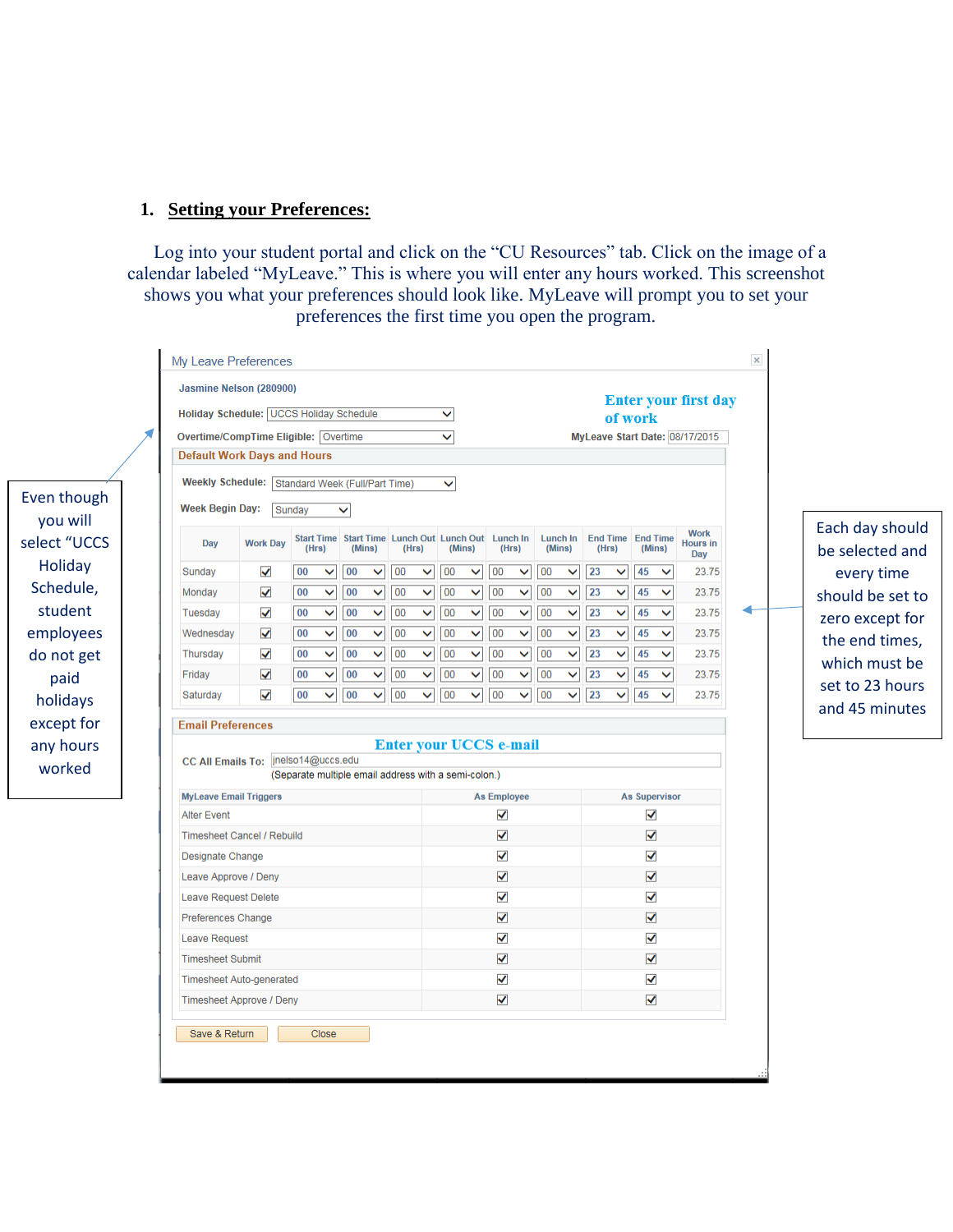### **1. Steps for Entering your Time:**

A. Double click on the date for which you want to enter time. You can only submit times for the open two-week pay period, so if you have timecards that you forgot to enter from a previous pay period, you must bring them to a Student Director, who can enter them for you.

| Jasmine Nelson (280900)            | Job 1, STU(H)-OT Elig<br>$\checkmark$ | Preferences<br>$\checkmark$     | Today is June 1, 2016     |                                                       | Add Time      | Month<br>Week<br>Day  |
|------------------------------------|---------------------------------------|---------------------------------|---------------------------|-------------------------------------------------------|---------------|-----------------------|
| <b>Act/Proj</b><br><b>Balances</b> | <b>Begin Date</b>                     | Previous Earnings Begin Balance | <b>Prior Month Posted</b> | <b>Adjustments</b><br><b>Usable Balance</b> Not Taken | <b>Taken</b>  | <b>Ending Balance</b> |
|                                    |                                       | 0.00                            | 0.000000                  | 0.00<br>0.00                                          | 0.00          |                       |
| << April                           |                                       | May                             | 2016<br>$\vee$            | $\checkmark$                                          |               | June >                |
| <b>Sunday</b>                      | <b>Monday</b>                         | <b>Tuesday</b>                  | Wednesday                 | <b>Thursday</b>                                       | Friday        | <b>Saturday</b>       |
| 1                                  | $\overline{a}$                        | $\overline{3}$                  | 4                         | 5                                                     | 6             | $\overline{I}$        |
|                                    | S/3.85 Worked                         | S/3.97 Worked                   | S/4.07 Worked             | S/1.28 Worked<br>S/2.57 Worked                        | S/3.42 Worked |                       |
|                                    |                                       |                                 |                           |                                                       |               |                       |
| 8                                  | 9                                     | 10                              | 11                        | 12                                                    | 13            | 14                    |
|                                    | S/3.83 Worked                         |                                 | S/3.4 Worked              | S/3.48 Worked                                         | S/4.7 Worked  | S/1.83 Worked         |
|                                    |                                       |                                 |                           | S/1.45 Worked                                         |               |                       |
| 15                                 | 16                                    | 17                              | 18                        | 19                                                    | 20            | 21                    |
|                                    | S/3.05 Worked                         | S/1.8 Worked                    | S/5.15 Worked             | S/4.97 Worked                                         |               |                       |
|                                    | S/1.23 Worked                         |                                 |                           |                                                       |               |                       |
| 22                                 | 23                                    | 24                              | 25                        | 26                                                    | 27            | 28                    |
|                                    |                                       |                                 |                           |                                                       |               |                       |
|                                    |                                       |                                 |                           |                                                       |               |                       |
| 29                                 | 30                                    | 31                              |                           |                                                       |               |                       |
|                                    |                                       |                                 |                           |                                                       |               |                       |
|                                    |                                       |                                 |                           |                                                       |               |                       |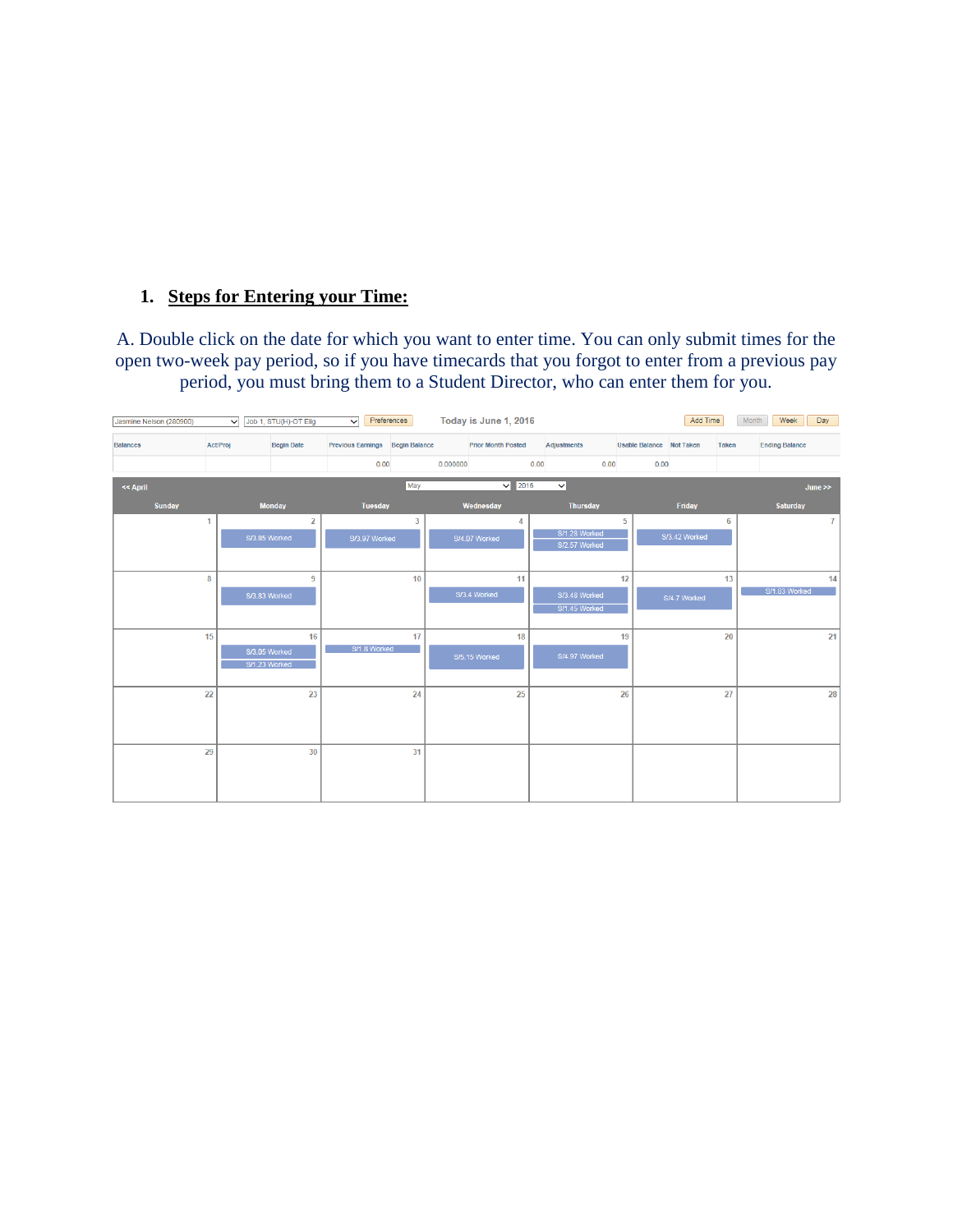- B. Enter your exact time worked as reported on your time card. Our timeclocks and MyLeave both use military time.
- C. Mark your time as "Student Hourly" and "Worked." Do not select "Regular Earnings."

| <b>Add/Edit Event</b><br><b>Add/Edit Event</b><br>$\frac{1}{2}$ Time: 08 $\sqrt{ }$<br>05/10/2016<br>$00 \vee$<br><b>hii</b> *Time: 08 ∨ : 00 ∨<br>05/10/2016<br>t.<br>*From Date:<br>*From Date:<br>$\frac{1}{2}$ Time: 12 $\vee$<br>$45 \vee$<br>05/10/2016<br>05/10/2016<br>$\frac{1}{2}$ *Time: 12 $\vee$<br>$: 45 \vee$<br>t.<br>*To Date:<br>*To Date:<br><b>Include Lunch</b><br>Include Lunch<br>4.750<br><b>Details</b><br>4.750<br><b>Details</b><br>Amount:<br>Amount:<br>Job 1 Joel Bagley (Supervisor)<br>Job 1 Joel Bagley (Supervisor)<br>$\checkmark$<br>$\checkmark$<br>*Reporting To:<br>*Reporting To:<br>*Earnings Code: Student Hourly<br>$\checkmark$<br>Student Hourly<br>$\checkmark$<br>*Earnings Code:<br>Mark as Worked<br>$\check{ }$<br>Mark as Worked<br>$\checkmark$<br>*Status:<br>*Status:<br><b>Description:</b><br><b>Description:</b><br>SpeedType:<br>SpeedType:<br>Close<br>Save<br><b>Delete</b><br>Close<br>Save<br><b>Delete</b> |  |
|---------------------------------------------------------------------------------------------------------------------------------------------------------------------------------------------------------------------------------------------------------------------------------------------------------------------------------------------------------------------------------------------------------------------------------------------------------------------------------------------------------------------------------------------------------------------------------------------------------------------------------------------------------------------------------------------------------------------------------------------------------------------------------------------------------------------------------------------------------------------------------------------------------------------------------------------------------------------------|--|
|                                                                                                                                                                                                                                                                                                                                                                                                                                                                                                                                                                                                                                                                                                                                                                                                                                                                                                                                                                           |  |
|                                                                                                                                                                                                                                                                                                                                                                                                                                                                                                                                                                                                                                                                                                                                                                                                                                                                                                                                                                           |  |
|                                                                                                                                                                                                                                                                                                                                                                                                                                                                                                                                                                                                                                                                                                                                                                                                                                                                                                                                                                           |  |
|                                                                                                                                                                                                                                                                                                                                                                                                                                                                                                                                                                                                                                                                                                                                                                                                                                                                                                                                                                           |  |

\*Make sure you are reporting to the correct supervisor. If you are not reporting to the correct supervisor, contact a Student Director and let them know as soon as possible. These are the supervisors by location in Dining and Hospitality Services:

Roaring Fork: Rebecca Bogardus The Lodge: Heather Wagner Catering: Samran Maier Café 65: Jonathan Graves Clyde's: Jeremy Tole

Coffee: Jonathan Graves Alpine Express: Jonathan Graves Greenhouse: Kelley Jennings SWELL Assistants: Joel Bagley Student Director & Data Entry: Joel Bagley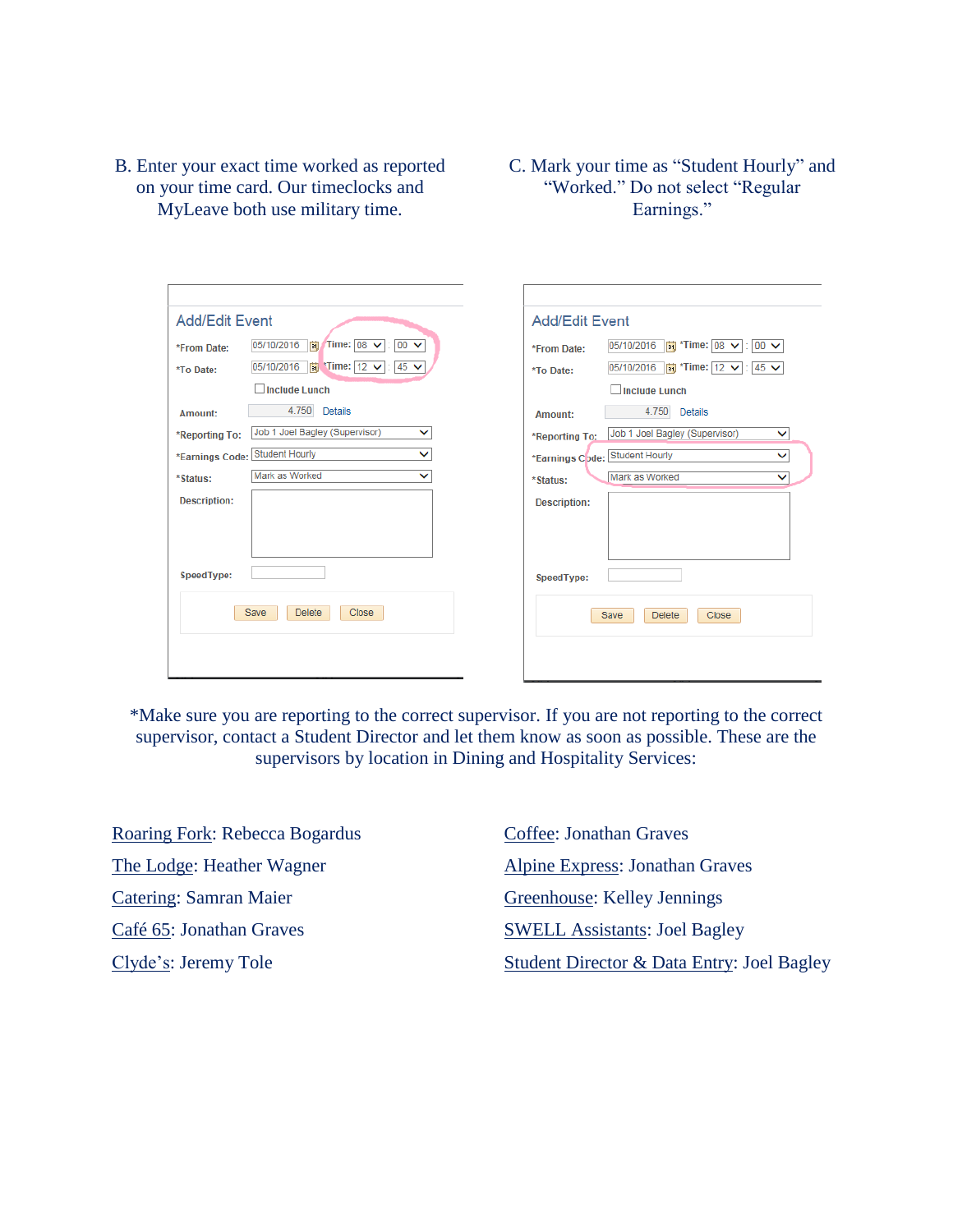## D. Hit save!

 $\Gamma$ 

| *From Date:                    | <b>简</b> *Time: $\boxed{08}$ ∨ : $\boxed{00}$ ∨<br>05/10/2016 |
|--------------------------------|---------------------------------------------------------------|
| *To Date:                      | 05/10/2016                                                    |
|                                | Include Lunch                                                 |
| Amount:                        | 4.750<br><b>Details</b>                                       |
| *Reporting To:                 | Job 1 Joel Bagley (Supervisor)<br>$\check{ }$                 |
| *Earnings Code: Student Hourly | ◡                                                             |
| *Status:                       | Mark as Worked<br>$\checkmark$                                |
| <b>Description:</b>            |                                                               |
|                                |                                                               |
|                                |                                                               |
| SpeedType:                     |                                                               |
|                                | Close<br><b>Save</b><br><b>Delete</b>                         |
|                                |                                                               |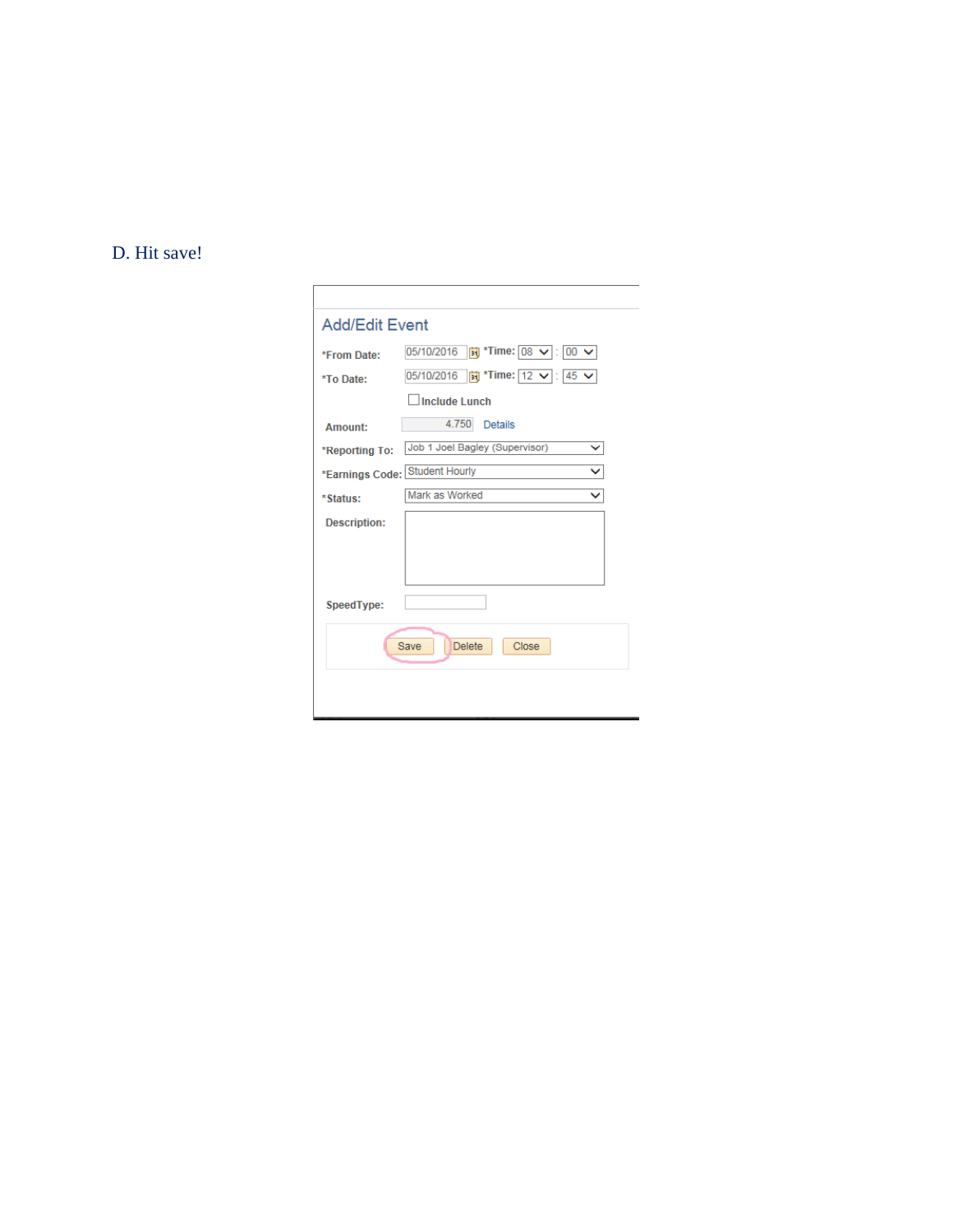E. If you take a break during your shift, enter that time as two separate shifts. Just double click in the white space on the same day to add a second block of time. Follow the same steps listed above for entering your time. You will see two blue blocks of time in the same day.

| << April         |                | May            | $\vee$ 2016   | $\checkmark$                   |                 | June            |
|------------------|----------------|----------------|---------------|--------------------------------|-----------------|-----------------|
| <b>Sunday</b>    | <b>Monday</b>  | <b>Tuesday</b> | Wednesday     | <b>Thursday</b>                | Friday          | <b>Saturday</b> |
| 1                | $\overline{2}$ | 3              |               | 5                              | $6\phantom{1}6$ | $\mathbf{7}$    |
|                  | S/3.85 Worked  | S/3.97 Worked  | S/4.07 Worked | S/1.28 Worked<br>S/2.57 Worked | S/3.42 Worked   |                 |
|                  |                |                |               |                                |                 |                 |
| 8                | 9              | 10             | 11            | 12                             | 13              | 14              |
|                  | S/3.83 Worked  |                | S/3.4 Worked  | S/3.48 Worked                  | S/4.7 Worked    | S/1.83 Worked   |
|                  |                |                |               | S/1.45 Worked                  |                 |                 |
| 15 <sup>15</sup> | 16             | 17             | 18            | 19                             | 20              | 21              |
|                  | S/3.05 Worked  | S/1.8 Worked   | S/5.15 Worked | S/4.97 Worked                  |                 |                 |
|                  | S/1.23 Worked  |                |               |                                |                 |                 |
| 22               | 23             | 24             | 25            | 26                             | 27              | 28              |
|                  | S/5.1 Worked   | S/5.02 Worked  | S/5.52 Worked | S/3.63 Worked                  | S/4.95 Worked   |                 |
|                  |                |                |               | S/0.97 Worked                  |                 |                 |
|                  |                | 31             |               |                                |                 |                 |
| 29               | 30             |                |               |                                |                 |                 |
|                  |                | S/4.27 Worked  |               |                                |                 |                 |
|                  |                |                |               |                                |                 |                 |

F. If you need to modify one of the shifts you entered, just double click on it and re-save it after you make your changes. Remember, your time needs to match what you actually worked! This *must* be verifiable by your timecards. Your timecards *must* be dated. If your timecards do not have dates and you do not get paid for some reason, it will be difficult to verify the times you worked.

G. Repeat steps A through F until all time worked is entered into the MyLeave calendar for the pay period.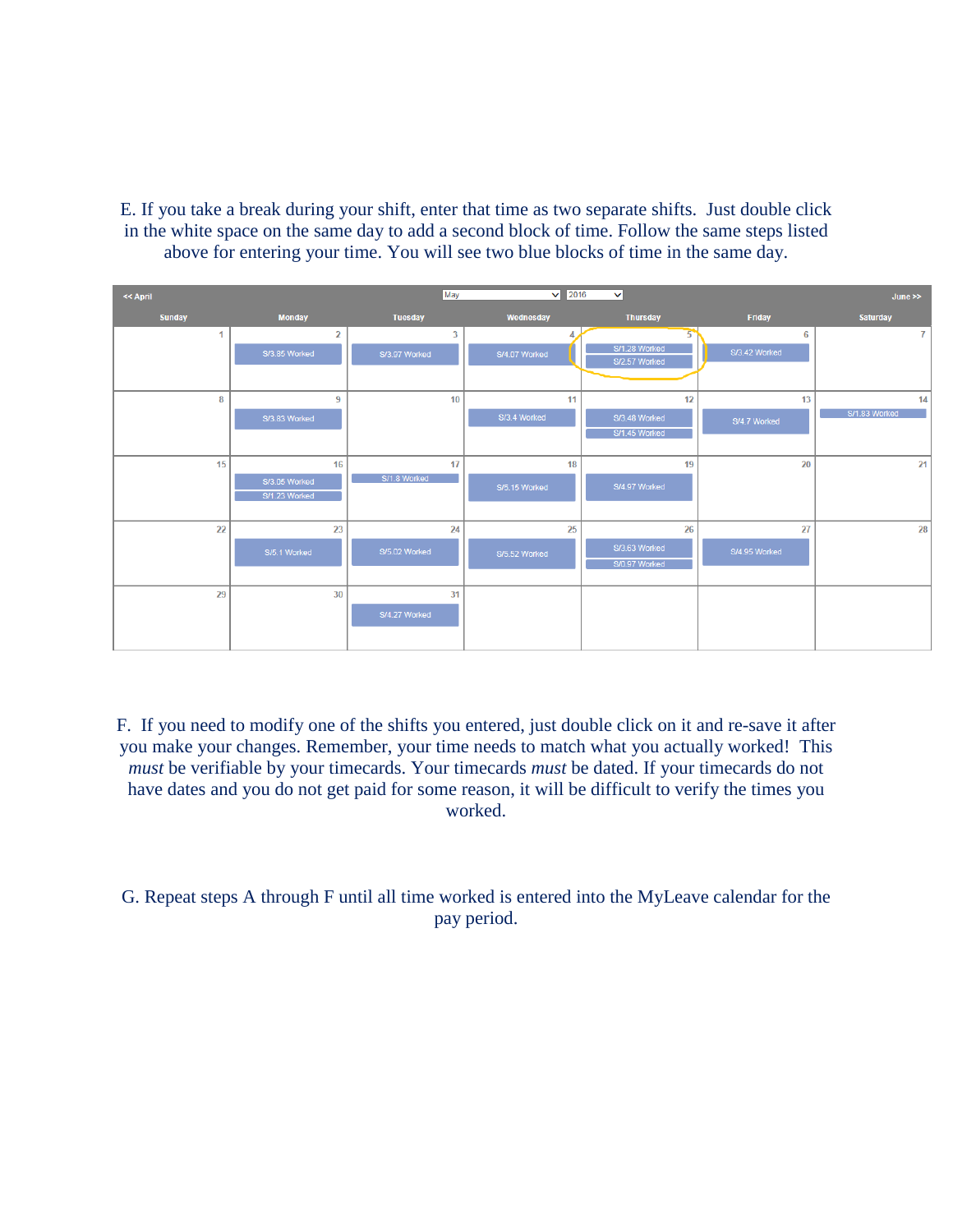### **2. To submit your electronic time sheet:**

Your electronic timesheet must be submitted every two weeks by Sunday at midnight at the end of the pay period. The pay periods for the fall 2016 semester are listed at the end of this handout.

| <b>Students</b>                                                                       | <b>CU Resources</b> |                                       |                   |                                 |                  |          |                           |                                |                 |                          |               |              |                       |        |
|---------------------------------------------------------------------------------------|---------------------|---------------------------------------|-------------------|---------------------------------|------------------|----------|---------------------------|--------------------------------|-----------------|--------------------------|---------------|--------------|-----------------------|--------|
| My Info and Pay $\sim$                                                                |                     | Benefits and Wellness -               | Training $\sim$   | Forms-                          | Business Tools - |          | Reporting & Compliance -  |                                | Useful Links -  |                          |               |              |                       |        |
| Calendar-Month<br>Calendar-Week<br>Calendar-Davi<br>Department Employees<br>Timesheet |                     |                                       |                   |                                 |                  |          |                           |                                |                 |                          |               |              |                       |        |
| Jasmine Nelson (280900)                                                               |                     | Job 1, STU(H)-OT Elig<br>$\checkmark$ |                   | Preferences<br>$\checkmark$     |                  |          | Today is June 9, 2016     |                                |                 |                          | Add Time      |              | Month<br>Week         | Day    |
| <b>Balances</b>                                                                       |                     | <b>Act/Proj</b>                       | <b>Begin Date</b> | Previous Earnings Begin Balance |                  |          | <b>Prior Month Posted</b> | <b>Adjustments</b>             |                 | Usable Balance Not Taken |               | <b>Taken</b> | <b>Ending Balance</b> |        |
|                                                                                       |                     |                                       |                   | 0.00                            |                  | 0.000000 |                           | 0.00                           | 0.00            | 0.00                     |               |              |                       |        |
| << April                                                                              |                     |                                       |                   |                                 | May              |          | 2016<br>$\checkmark$      | $\checkmark$                   |                 |                          |               |              |                       | June > |
| <b>Sunday</b>                                                                         |                     | <b>Monday</b>                         |                   | <b>Tuesday</b>                  |                  |          | Wednesday                 |                                | <b>Thursday</b> |                          | Friday        |              | <b>Saturday</b>       |        |
|                                                                                       | 1                   |                                       | $\overline{2}$    |                                 | $\overline{3}$   |          | 4                         |                                | 5               |                          |               | 6            |                       | 7      |
|                                                                                       |                     | S/3.85 Worked                         |                   | S/3.97 Worked                   |                  |          | S/4.07 Worked             | S/1.28 Worked<br>S/2.57 Worked |                 |                          | S/3.42 Worked |              |                       |        |
|                                                                                       |                     |                                       |                   |                                 |                  |          |                           |                                |                 |                          |               |              |                       |        |
|                                                                                       |                     |                                       |                   |                                 |                  |          |                           |                                |                 |                          |               |              |                       |        |
|                                                                                       | 8                   |                                       | 9                 |                                 | 10               |          | 11                        |                                | 12              |                          |               | 13           |                       | 14     |
|                                                                                       |                     | S/3.83 Worked                         |                   |                                 |                  |          | S/3.4 Worked              | S/3.48 Worked                  |                 |                          | S/4.7 Worked  |              | S/1.83 Worked         |        |
|                                                                                       |                     |                                       |                   |                                 |                  |          |                           | S/1.45 Worked                  |                 |                          |               |              |                       |        |
|                                                                                       | 15                  |                                       | 16                |                                 | 17               |          | 18                        |                                | 19              |                          |               | 20           |                       | 21     |

### A. Click "Timesheet" at the top of the page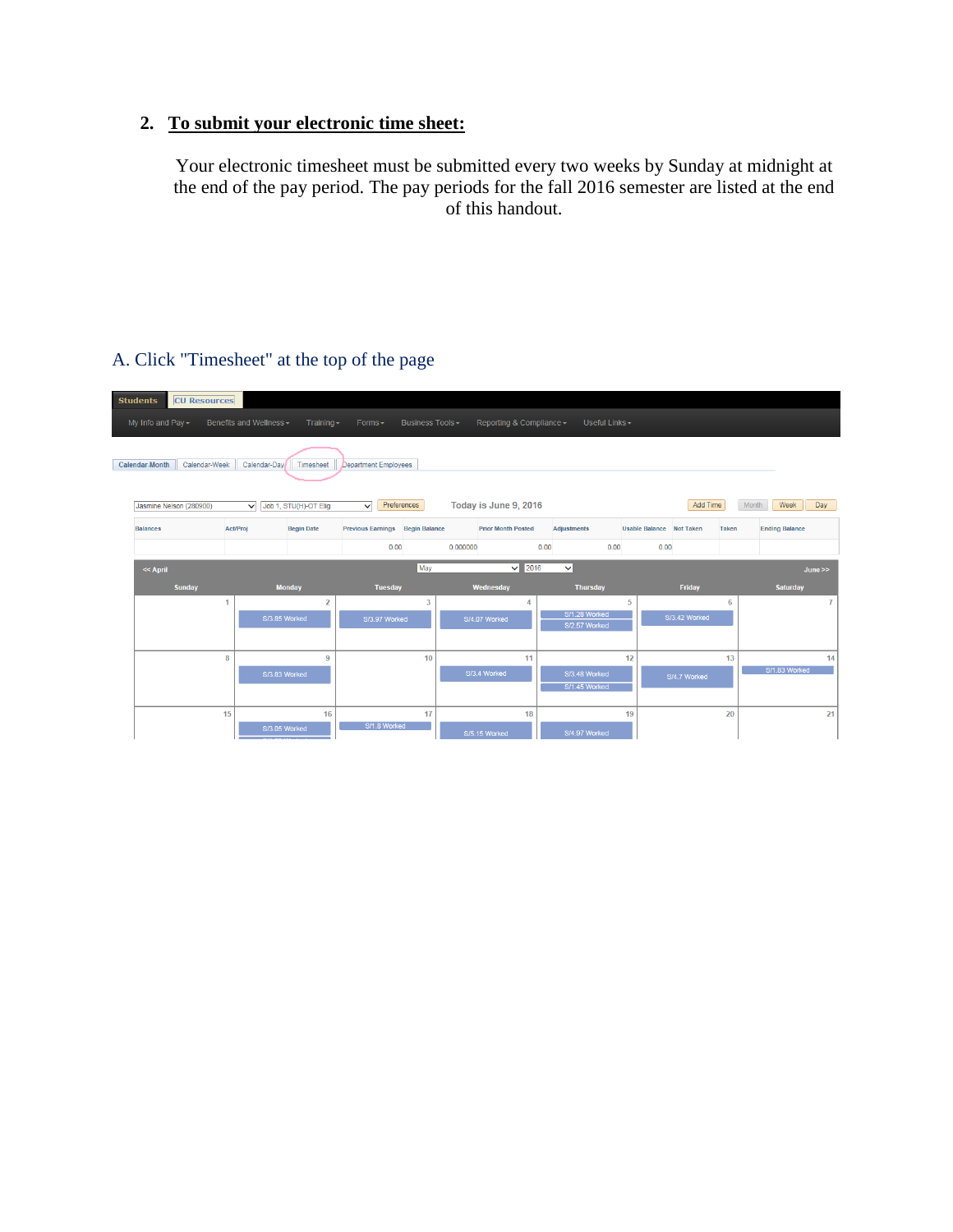### B. Make sure your hours look correct!

\*Pay Period Ending: 05/08/16 - 05/21/16 leave to be reported for 05/21/16 Job 1, Posted  $\checkmark$ 

Jasmine Nelson (280900) - Job: 1, Department: 40253 -- Time Worked from 05/08/2016 through 05/21/2016. Based on standard hours per week of 1<br>Posted (Approved on 05/23/2016, by 267766), (Submitted on 05/23/2016)

| 05/08/2016 through 05/14/2016 |            |                       |       |       |       |              |       |              |                  |               |
|-------------------------------|------------|-----------------------|-------|-------|-------|--------------|-------|--------------|------------------|---------------|
| Week <sub>1</sub>             |            | Sun                   | Mon   | Tue   | Wed   | Thu          | Fri   | Sat          | <b>Sub Total</b> | Adjust        |
|                               |            | 05/08                 | 05/09 | 05/10 | 05/11 | 05/12        | 05/13 | 05/14        |                  |               |
| Time In                       |            |                       | 08.11 |       | 14.11 | 10.23        | 11.15 | 09.20        |                  |               |
| <b>Time Out</b>               |            |                       | 12.01 |       | 17.35 | 13.52        | 15.57 | 11.10        |                  |               |
| Time In                       |            |                       |       |       |       | 14.33        |       |              |                  |               |
| <b>Time Out</b>               |            |                       |       |       |       | 16.00        |       |              |                  |               |
| <b>Student Hourly</b>         |            | 0                     | 3.83  | ١o    | 3.4   | 4.93         | 4.7   | 1.83         | 18.69            | O             |
| <b>Total</b>                  |            | O                     | 3.83  | ١o    | 3.4   | 4.93         | 4.7   | 1.83         | 18.69            | I٥            |
| Week <sub>2</sub>             |            | Sun                   | Mon   | Tue   | Wed   | Thu          | Fri   | Sat          | <b>Sub Total</b> | <b>Adjust</b> |
| 05/15/2016 through 05/21/2016 |            |                       |       |       |       |              |       |              |                  |               |
|                               |            |                       |       |       |       |              |       |              |                  |               |
|                               |            | 05/15                 | 05/16 | 05/17 | 05/18 | 05/19        | 05/20 | 05/21        |                  |               |
| Time In                       |            |                       | 09.57 | 10.21 | 09.51 | 10.02        |       |              |                  |               |
| <b>Time Out</b>               |            |                       | 13.00 | 12.09 | 15.00 | 15.00        |       |              |                  |               |
| Time In                       |            |                       | 14.41 |       |       |              |       |              |                  |               |
| <b>Time Out</b>               |            |                       | 15.55 |       |       |              |       |              |                  |               |
| Student Hourly                |            | $\mathbf 0$           | 4.28  | 1.8   | 5.15  | 4.97         | O     | I٥           | 16.20            | o             |
| <b>Total</b>                  |            | 0                     | 4.28  | 1.8   | 5.15  | 4.97         | O     | 10           | 16.20            | 0             |
|                               |            |                       |       |       |       |              |       |              |                  |               |
|                               |            |                       |       |       |       |              |       |              |                  |               |
|                               |            |                       |       |       |       |              |       |              |                  |               |
| <b>Totals</b>                 |            |                       |       |       |       |              |       |              |                  |               |
| <b>Send To HRMS</b>           | Earn Code  | <b>Description</b>    |       |       |       | <b>Hours</b> | Rate  | <b>Total</b> |                  |               |
| Ÿ                             | <b>STH</b> | <b>Student Hourly</b> |       |       |       | 34.89        | 1     | 34.890       |                  |               |
|                               |            | <b>TOTAL:</b>         |       |       |       | 34.89        |       | 34.890       |                  |               |
|                               |            |                       |       |       |       |              |       |              |                  |               |

Make sure are not wo more than weeks in a period or n than  $40$  if are an internatio student! Th prohibite across th campus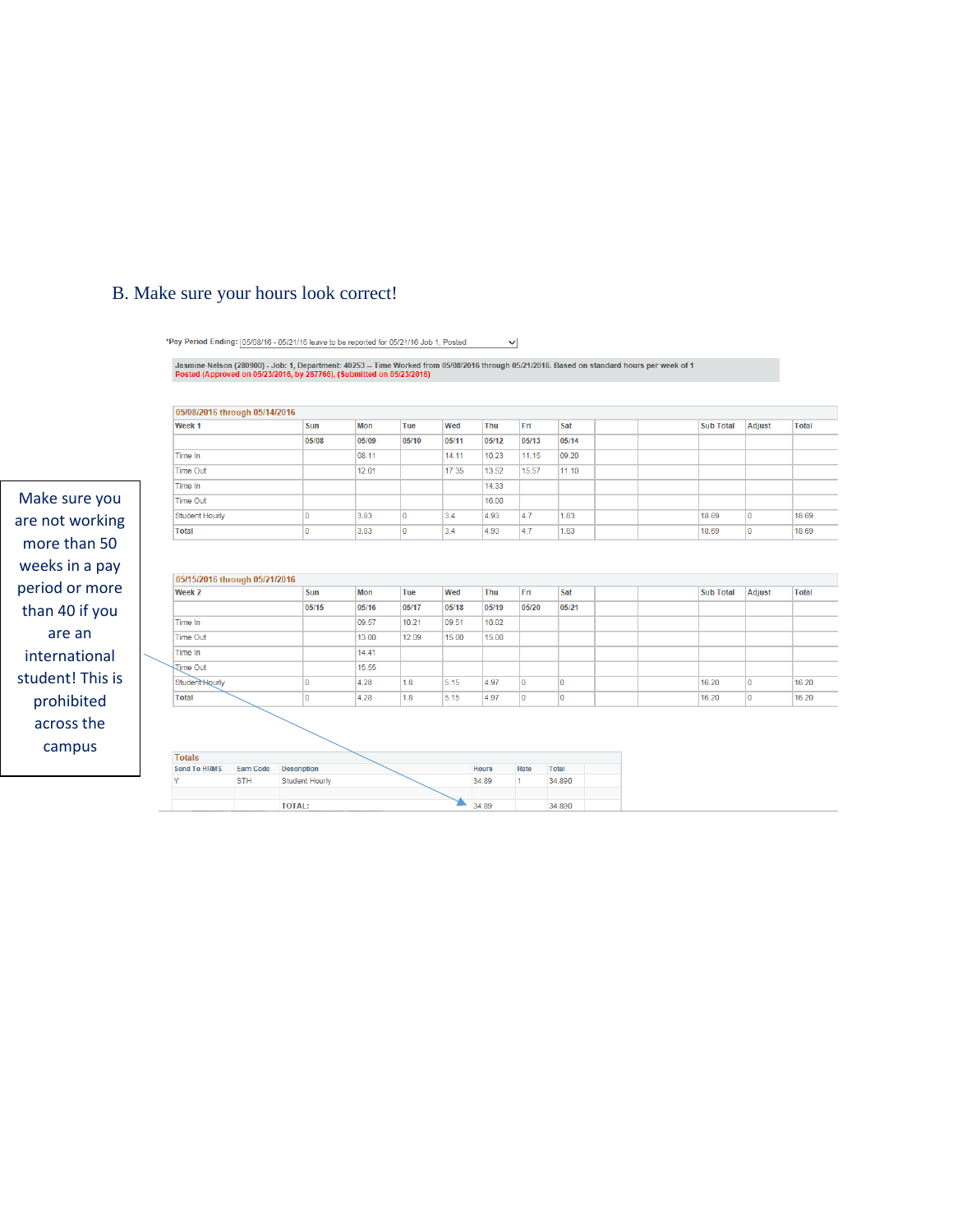C. Scroll to the bottom of the page and click the box at the bottom acknowledging that your times are accurate and match the hours you worked.

| <b>Totals</b>                           |                                  |                    |                                                                                                                                                                                                                                                                                                                                                                                                                   |              |      |       |      |
|-----------------------------------------|----------------------------------|--------------------|-------------------------------------------------------------------------------------------------------------------------------------------------------------------------------------------------------------------------------------------------------------------------------------------------------------------------------------------------------------------------------------------------------------------|--------------|------|-------|------|
| Send To HRMS                            | Earn Code                        | <b>Description</b> |                                                                                                                                                                                                                                                                                                                                                                                                                   | <b>Hours</b> | Rate | Total |      |
| Υ                                       | <b>STH</b>                       | Student Hourly     |                                                                                                                                                                                                                                                                                                                                                                                                                   | 49.40        | 1    | 49 40 |      |
|                                         |                                  |                    |                                                                                                                                                                                                                                                                                                                                                                                                                   |              |      |       |      |
|                                         |                                  | TOTAL:             |                                                                                                                                                                                                                                                                                                                                                                                                                   | 49.40        |      | 49.40 |      |
|                                         |                                  |                    |                                                                                                                                                                                                                                                                                                                                                                                                                   |              |      |       |      |
| <b>Speed Types</b><br><b>Speed Type</b> | Send To HRMS                     | Earn Code          | <b>Description</b>                                                                                                                                                                                                                                                                                                                                                                                                | <b>Hours</b> | Rate | Total | Fdit |
|                                         |                                  |                    |                                                                                                                                                                                                                                                                                                                                                                                                                   |              |      |       |      |
| Speed Type By %                         |                                  | <b>STH</b>         | Student Hourly<br>CERTIFICATION: I certify (1) The hours and minutes shown herein are a complete and accurate record of time worked each day and for t                                                                                                                                                                                                                                                            | 49.40        | 1    | 49.40 | Edit |
|                                         |                                  |                    | taken and/or overtime earned or taken as compensatory time was reported and approved by my supervisor. (2) The Speedtype identified a<br>these hours, and the percentage of time attributed to each reflects the actual effort expended on the project(s) specific to the Speedtype list<br>employee is enrolled in the proper number of credit hours, pursuant to campus specific student employment quidelines. |              |      |       |      |
|                                         |                                  |                    | OVERTIME ELIGIBILITY: Any overtime or compensentory time worked MUST have supervisory approval in advance, and will be paid at t<br>times my hourly rate. Failure to receive advance approval for overtime or compensatory time worked may result in a corrective or disciplin.                                                                                                                                   |              |      |       |      |
|                                         | pation of University employment. |                    |                                                                                                                                                                                                                                                                                                                                                                                                                   |              |      |       |      |
| <b>Submit</b>                           |                                  |                    | ree with the above Certification and Overtime Eligibilty statements                                                                                                                                                                                                                                                                                                                                               |              |      |       |      |

#### D. Click "Submit!"

You will receive an e-mail confirming that you submitted your timesheet. Don't delete it! It's handy to have for reference in case your pay goes missing. You will also receive an email letting you know as soon as your timesheet is approved by your supervisor. You may also receive an e-mail saying that your timesheet has been denied! This means that there is was an issue with your reported time that needs to be clarified with your supervisor.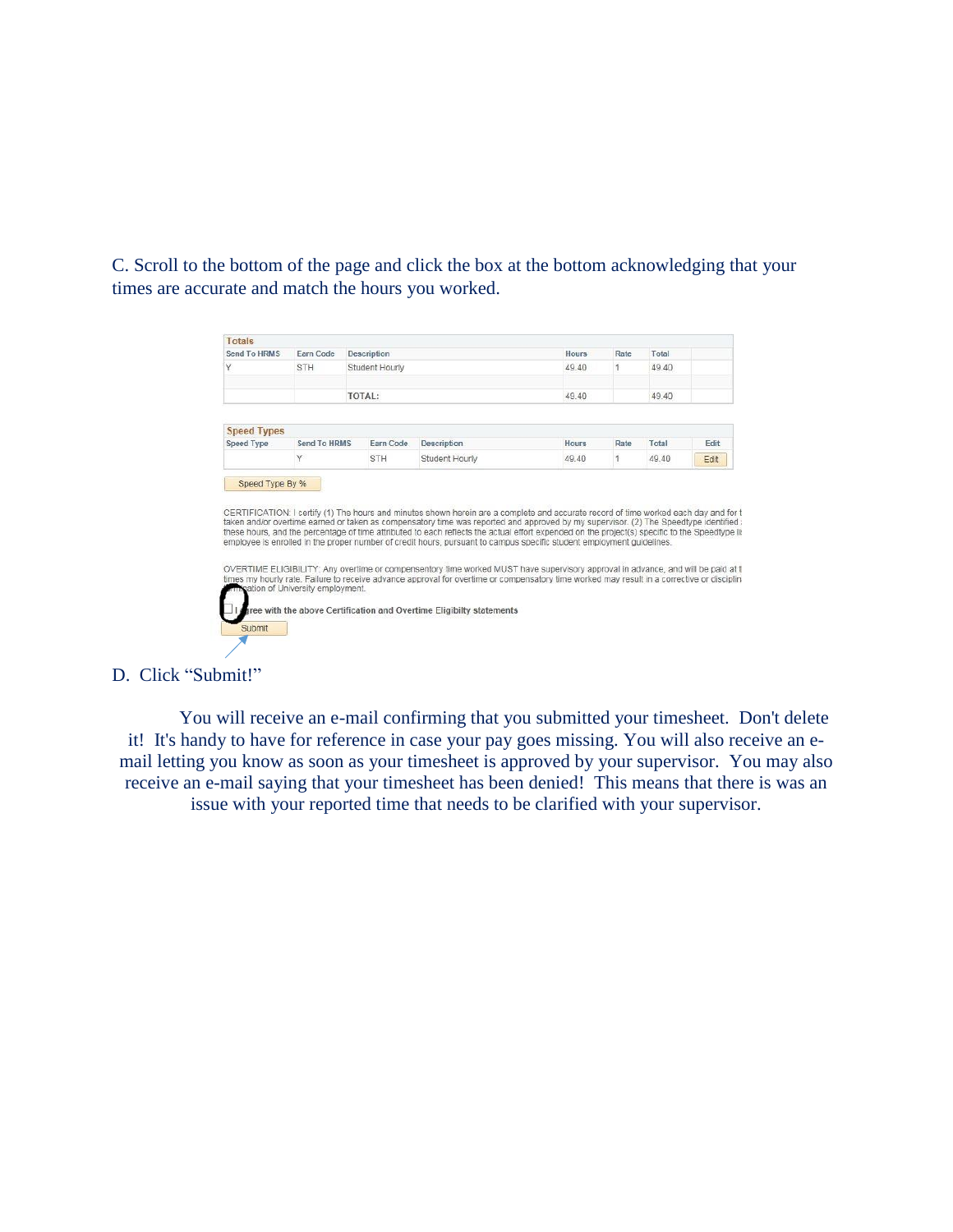### **Keep in Mind:**

#### **Your electronic timesheet is due midnight on Sunday. The pay periods are posted by the clock-in station and listed below.**

**A hard-copy of your electronic timesheet is due Monday at noon. You need to print out your electronic timesheet and staple it to your timecards. If you work in Residential Dining, you will turn in your timesheets to the box across from the time clock at the Lodge. If you work in Catering, you will turn in your timesheets to your unit manager, Samran Maier. If you work in Retail Dining, you will turn in your timesheets to the office at Café 65.**

#### **Fall 2016 Pay Periods:**

\*If you fail to correctly submit your electronic timesheet, **you may not be paid on time.**

| <b>FALL 2016</b>    |                 |               |  |  |  |  |  |  |  |  |
|---------------------|-----------------|---------------|--|--|--|--|--|--|--|--|
| <b>Pay Period</b>   | <b>TRRs Due</b> | Payday        |  |  |  |  |  |  |  |  |
| 14 Aug - 27 Aug     | Aug 29          | Sep 09        |  |  |  |  |  |  |  |  |
| 28 Aug - 10 Sep     | Sep 12          | Sep 23        |  |  |  |  |  |  |  |  |
| 11 Sep - 24 Sep     | Sep 26          | <b>Oct 07</b> |  |  |  |  |  |  |  |  |
| 25 Sep - 08 Oct     | <b>Oct 10</b>   | Oct 21        |  |  |  |  |  |  |  |  |
| 09 Oct - 22 Oct     | <b>Oct 24</b>   | Nov 04        |  |  |  |  |  |  |  |  |
| $23$ Oct $-05$ Nov  | Nov 07          | Nov 18        |  |  |  |  |  |  |  |  |
| $06$ Nov $-$ 19 Nov | <b>Nov 21</b>   | Dec 02        |  |  |  |  |  |  |  |  |
| 20 Nov - 03 Dec     | Dec 05          | Dec 16        |  |  |  |  |  |  |  |  |
| 04 Dec - 17 Dec     | Dec 19          | Dec 30        |  |  |  |  |  |  |  |  |
| 18 Dec – 31 Dec     | Jan 02          | Jan 13        |  |  |  |  |  |  |  |  |